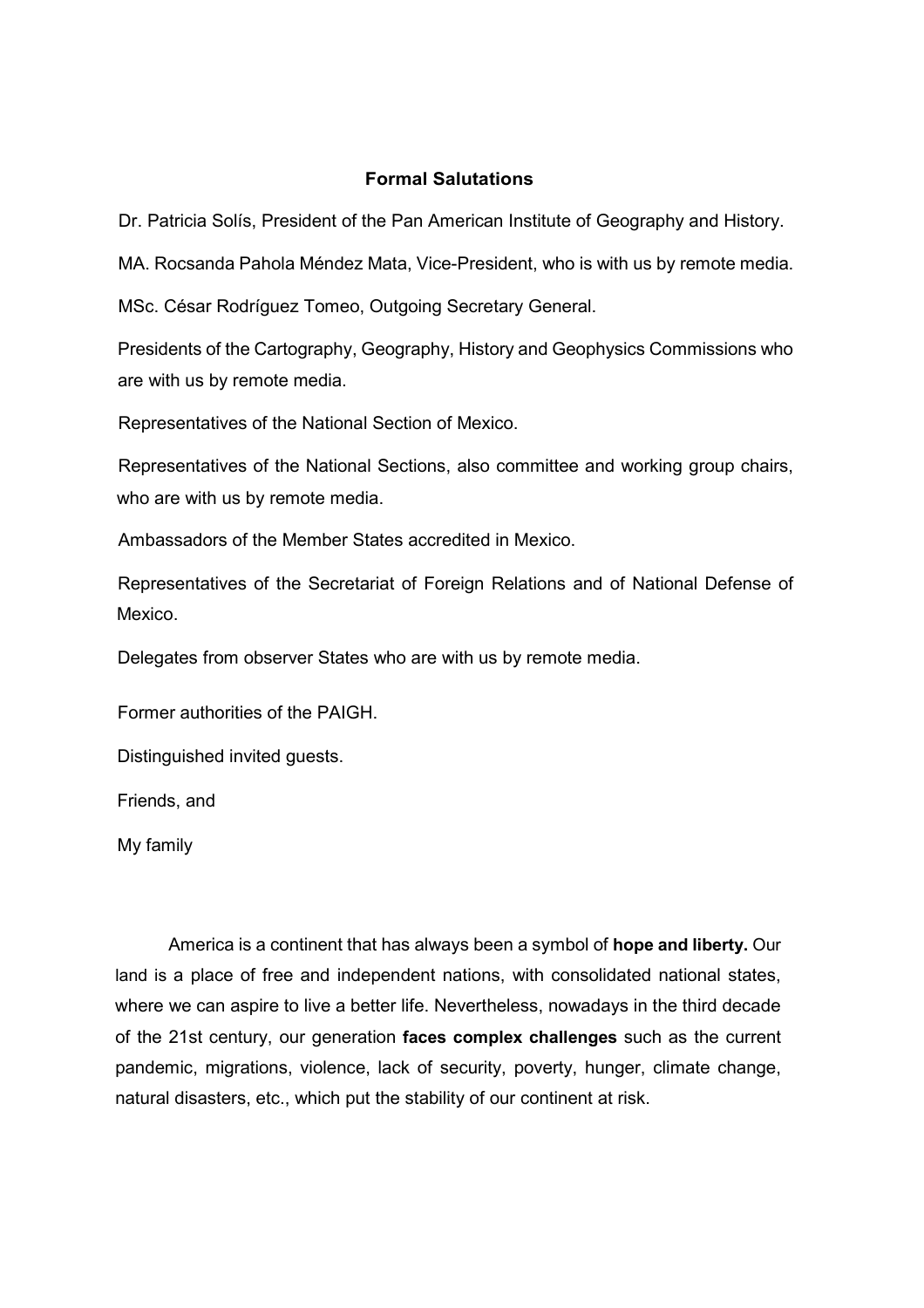Among all of these problems, we can become more aware of the need and importance of having available institutions that contribute to the healthy development of the American Continent in all spheres of action. Among these institutions, the **Pan American Institute of Geography and History,** which today is celebrating its 94th anniversary, stands out from the rest.

For this reason, it is significant to recall that, on a day with the same date, February 7th, but in 1928, at the 6th lnter-American conference of Ministers of the American States, it was decided to **found this Institute.** From the two plans that were submitted about setting it up, the proposal of the Mexican Engineer Pedro Sánchez was chosen. The offer of Mexico to host the central office was accepted; this meant a major international responsibility.

As proof of its trust in the international community, the Mexican Government decided to provide a **building** constructed especially for this new institution; this was inaugurated on May the 5th, 1930 to become from that date onwards the diplomatic headquarters of the Institute. This magenta-colored building, for more than nine decades has witnessed the presence and passing of major figures who, with their intelligence and impact, have encouraged scientific studies throughout the length and breadth of the American continent.

Today, the PAIGH is an institution almost at its centenary, and is a specialized **Inter-American organization** of a scientific nature of the Organization of American States. It enjoys technical and financial autonomy and its fundamental mission is to encourage, coordinate and disseminate the results of scientific studies in Cartography, Geography, History, Geophysics and related sciences.

To the **General Assembly**, I thank you for the trust given to me and I confirm the public promise made a few minutes ago to work with loyalty and in the spirit of service towards the nations of the Pan-American community, and I guarantee that, from today onwards, **this will be** my only commitment.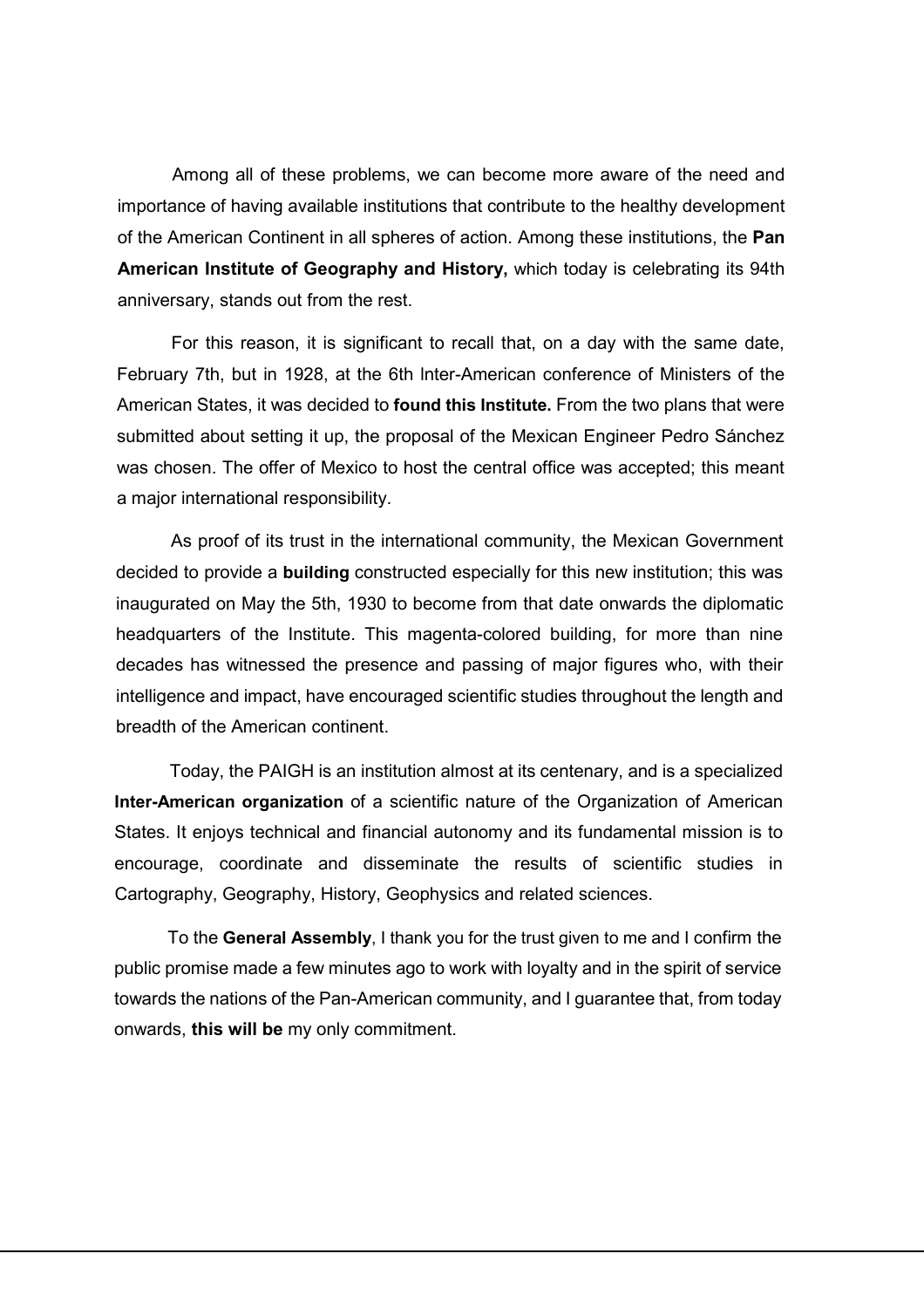My having been named to the post of Secretary General by the **Member States**  is fully a commitment and a privilege. It is a commitment because the responsibility that the position brings is wide-ranging at international level; but there is also the great honor and privilege of serving the greater nation, that is, the Pan-American community.

I want to express my appreciation to the **Mexican Government,** representing the country hosting the central office, for having nominated me for this duty. I know that I have its support for the PAIGH, in the fulfillment of such an honorable task and mission.

For those leading the **four commissions**, **the General Secretariat** offers you all of its support and cooperation; you may be certain of and trust that we shall work together in a fair and harmonized manner as a team, always in a space for respect and healthy balance, while keeping strictly to the new statutes and the current regulations, staying within the principles of the PAIGH and without campaigning for political nor religious ends.

The General Secretariat, in order to be successful in the high responsibility which it takes on from this date onwards, will follow the points of its **Strategic Development Plan** presented for the period 2022 - 2025, all based on the outlines set by the statute and the current regulations, and with absolute respect for the decisions that the General Assembly and the meetings of Authorities take.

In this important mission, **the participation, support and cooperation of all the Organs and Authorities** that make up the PAIGH are needed. For this reason, the General Secretariat requests that all and each one of you, the General Assembly, the President, Vice-President, the Commissions, the National Sections, the Committees, Working Groups and Cooperating Partners, contribute and support with your efforts towards achieving this goal.

For the General Secretariat it will be a privilege to have as **the President,** Doctor Patricia Solís, for whose presence here we are grateful and who we publicly congratulate for being the first woman to hold and work in this position of high responsibility, with her leadership and vision, supported by our vice-president, MA Rocsanda Pahola Méndez Mata. This will be an essential factor for achieving the goals that we have set for the next four years.